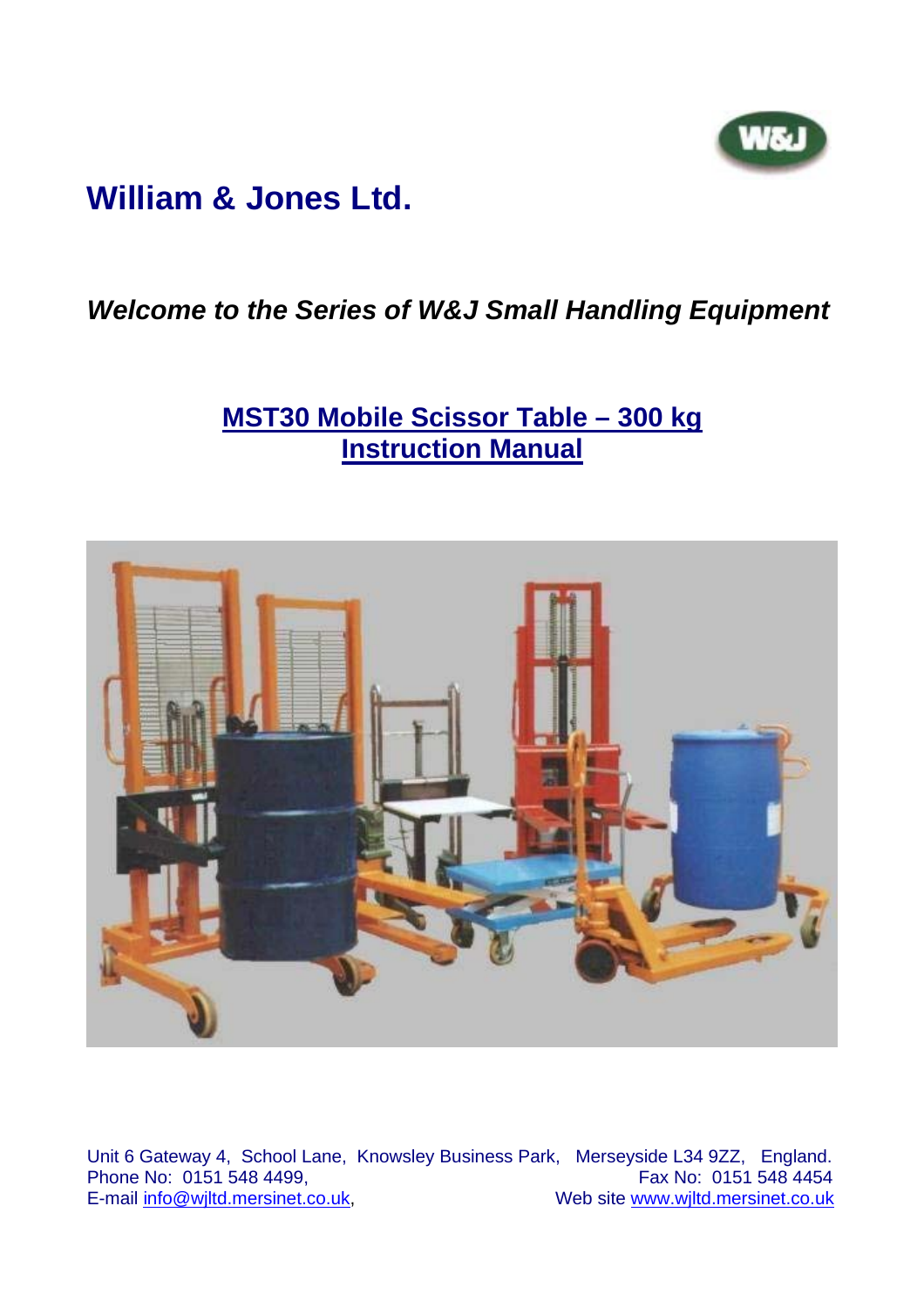

## **Instruction Manual**

| <b>SECTION</b> | <b>CONTENTS</b>                        |
|----------------|----------------------------------------|
| 1              | Introduction                           |
| $\overline{2}$ | Loading and the Use of Equipment       |
| 3              | <b>Routine Maintenance</b>             |
| 3.1            | <b>Support Bar</b>                     |
| 3.2            | <b>Brake</b>                           |
| 3.3            | Castors/Wheels                         |
| 3.4            | <b>Hydraulic Cylinder and Oil Seal</b> |
| 3.5            | Lubrication                            |
| 3.6            | Clean                                  |
| 4              | <b>Coverage and Parts Supply</b>       |

#### **DECLARATION OF CONFORMITY**

 This machine complies with the essential Health and Safety Requirements relating to the Design and Construction of Machinery as defined within "The Supply of Machinery (Safety) Regulations 1992"

Signed on Behalf of :

### **WILLIAM & JONES LTD**

Director: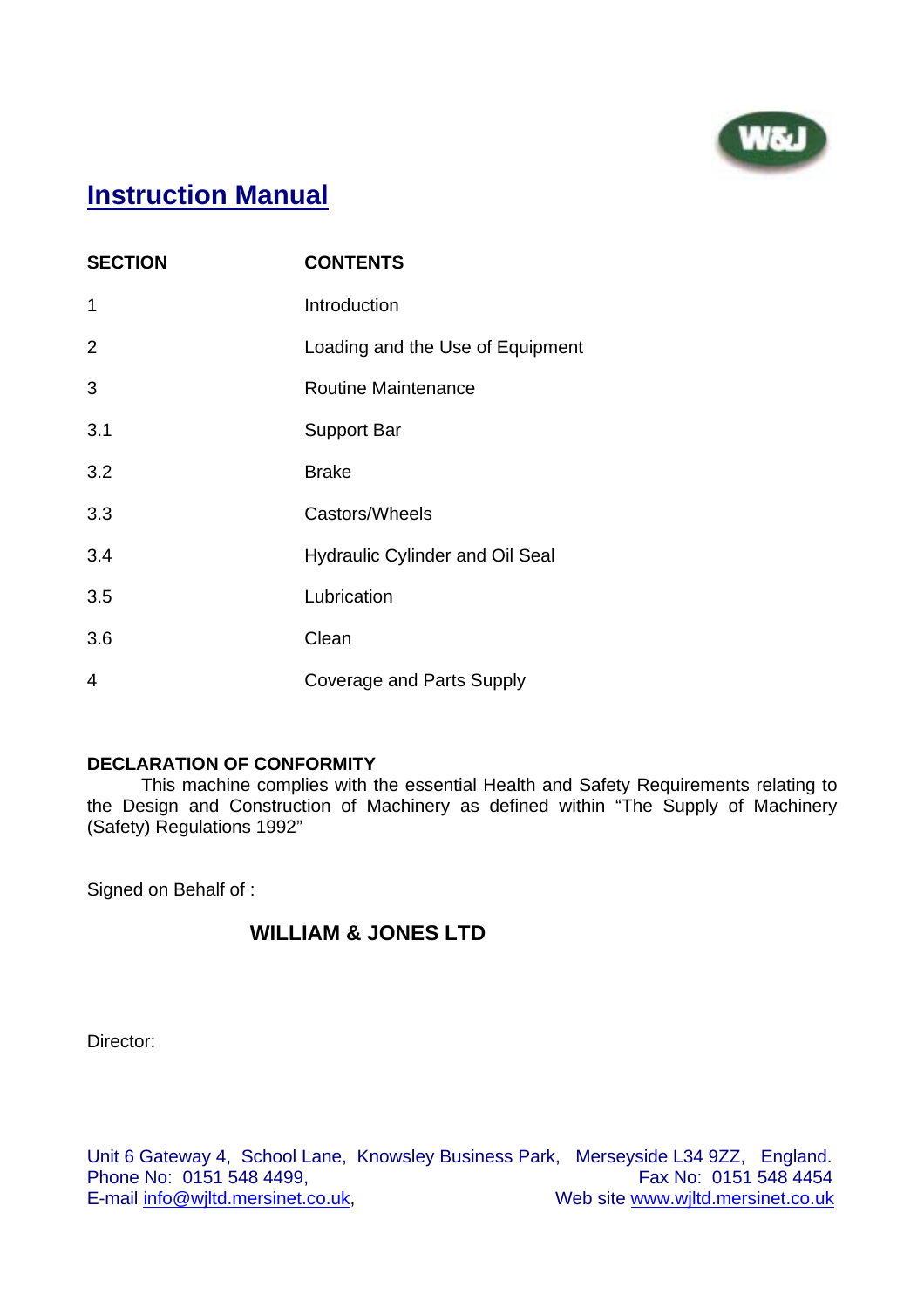

### **Introduction**

- **W&J Mobile Scissor Table** Is Specially Designed for Handling Tools, Dies, Electronic Components, Motors, ……. Etc.
- **W&J Mobile Scissor Table** Provides an Easy and Effective Method of Lifting, Lowering, and Moving.
- **W&J Mobile Scissor Table** Is Constructed with Robust and Welded Steel.

#### **Memo**

- Cap. 300 kg
- Lift Height 900 mm, Lowered 300 mm
- Foot Operated Hydraulic Pump Lifting (Approx. 25 strokes to Maximum Height)
- Overall Size (mm) : 500 (W) x 970 (L) x 940 (H)
- Platform Size (mm): 500 (W) x 800 (L)
- Twin Total Stop Wheel Brakes Included as Standard
- Unladen Weight : Approx. 70 kg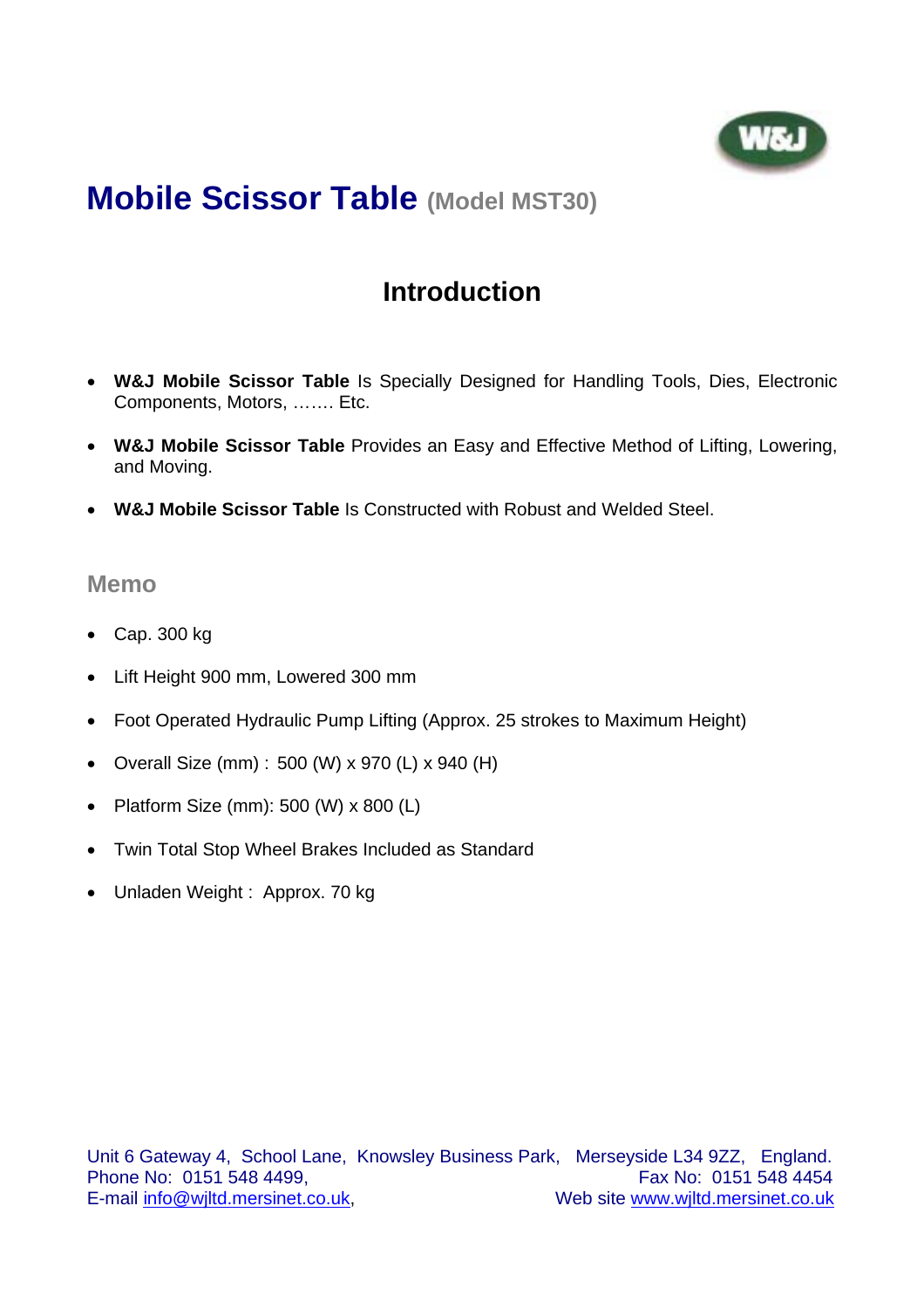

- **A** Foldable/Fixed Handle
- **B** Platform
- **C** Release Knob
- **D**  Scissor Lift
- **E** Hydraulic Cylinder
- **F** Foot Pedal
- **G** Castors Dia. 125 mm
- **H** Brake
- **I**  Support Locks (Required When Maintenance Work is Carried out)



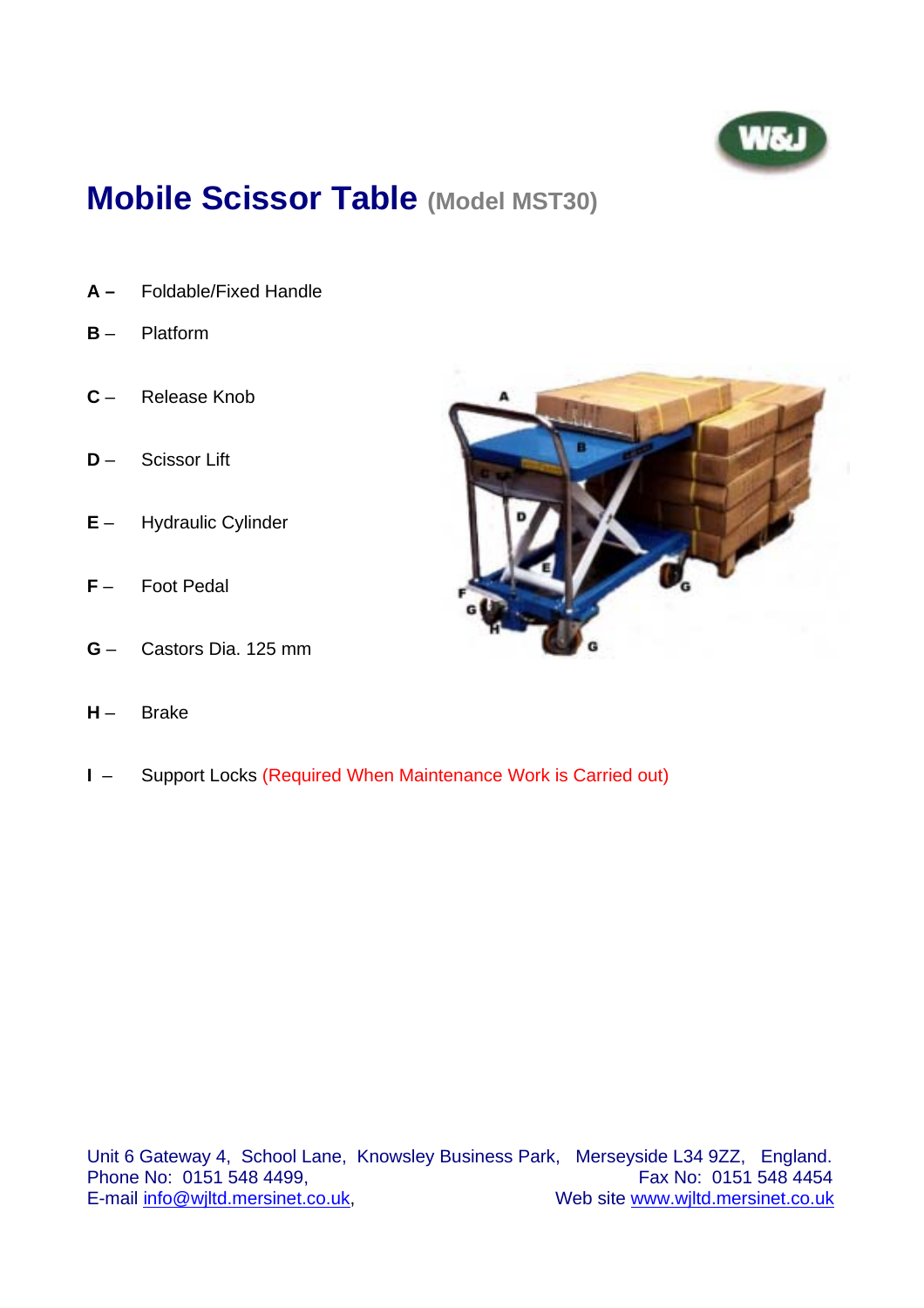

## **Operation Instructions**

#### *DO NOT AND ALWAYS:*

- Do not Overload Beyond Rated Capacity
- Do not Fully Release the Release Knob While Lowering
- Do not Work Under Platform While Lifting and Lowering
- Always Use Brake System for Safety
- Always Operate the Scissor Lift Table on Level Ground
- Always Ensure Load is Secured Before Moving
- Always Keep Platform in the Lowest Position While Moving
- Always Ensure the Support Bars are Secured When Maintenance Work is Carried out

#### *Lifting:*

- 1. Use Brake for Safety
- 2. Ensure Security of the Load
- 3. Turn Valve **"C"** Clockwise
- 4. Use Foot Pump **"F"** to Lift Load
- 5. Release Brake System Before Moving Again

#### *Lowering:*

- 1. Secure Brake System Before Lowering
- 2. Ensure Security of the Load
- 3. Release **"C"** Anti-Clockwise Smoothly to Lower the Load
- 4. Release Brake System for Moving

Unit 6 Gateway 4, School Lane, Knowsley Business Park, Merseyside L34 9ZZ, England. Phone No: 0151 548 4499, **Fax No: 0151 548 4454** E-mail info@wiltd.mersinet.co.uk, Web site www.wiltd.mersinet.co.uk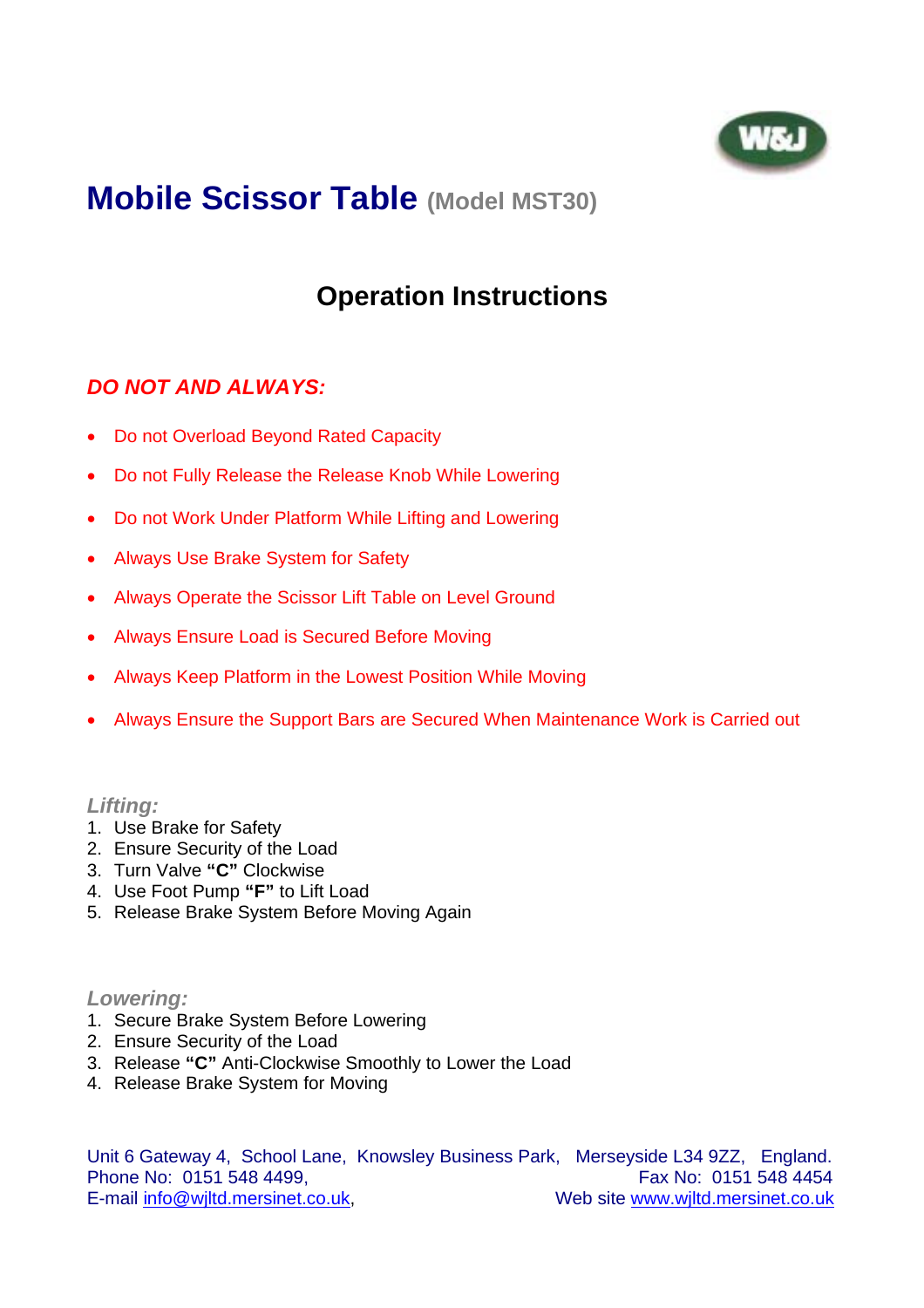

### **Routine Maintenance**

- **Support Bars – Always Ensure the Support Bars are Secured in "I" Position When Maintenance Work is Carried out**
- **Brake –** Check Brake System Regularly and Make Sure Brake System Is Always in Working Condition
- **Castors/Wheels** Check Castors/Wheels Regularly and Make Sure they are in Good Condition. **Replace with New Castors/Wheels for an Unable Working Condition.**

**Hydraulic Cylinder and Oil Seals –** Check if Any Oil is Leaking Regularly. **Replace Oil Seal if Necessary. Refill with Standard Hydraulic Oil such as Shell Tellus 27** 

**Lubrication –** N/A

**Clean –** Use Cloth or Paper Tower to Clean the Equipment Regularly.